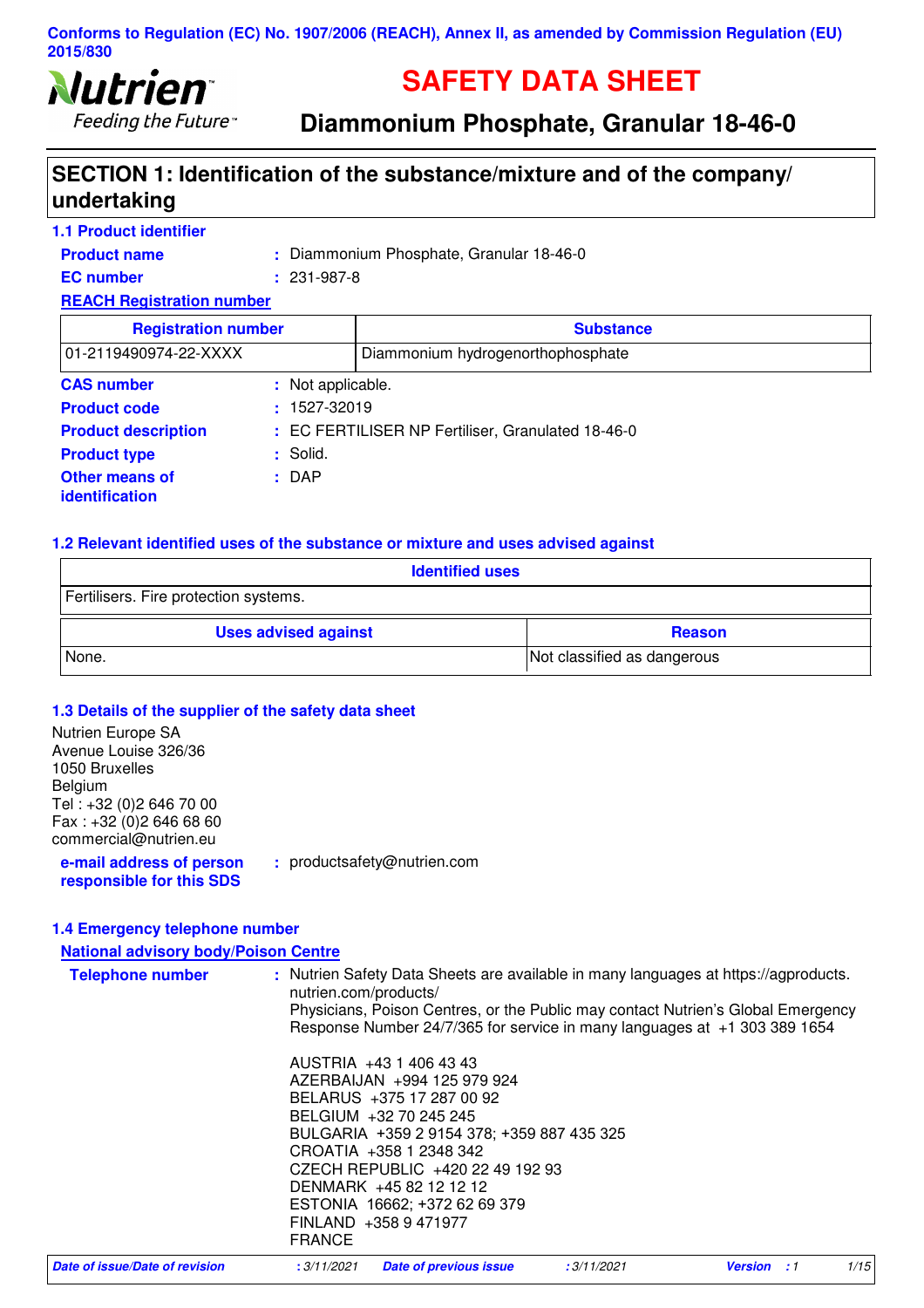Diammonium Phosphate, Granular 18-46-0

# **SECTION 1: Identification of the substance/mixture and of the company/ undertaking**

|                                |                | Angers +33 (0) 2 41 48 21 21<br>Bordeaux +33 (0) 5 56 96 40 80<br>Lille 0800 59 59 59 (national callers) |            |                    |      |
|--------------------------------|----------------|----------------------------------------------------------------------------------------------------------|------------|--------------------|------|
|                                |                | Lyon +33 (0)4 72 11 69 11<br>Marseille +33 (0)4 91 75 25 25                                              |            |                    |      |
|                                |                | Nancy +33 (0) 3 83 22 50 50                                                                              |            |                    |      |
|                                |                | Paris +33 (0) 1 40 05 48 48<br>Rennes +33 (0) 2 99 59 22 22                                              |            |                    |      |
|                                |                | Strasbourg +33 (0)3 88 37 37 37                                                                          |            |                    |      |
|                                |                | Toulouse +33 (0) 5 61 77 74 47                                                                           |            |                    |      |
|                                |                | GEORGIA +995 99 53 33 20                                                                                 |            |                    |      |
|                                | GERMANY        | Berlin +49 30 192 40                                                                                     |            |                    |      |
|                                |                | Bonn +49 228 192 40                                                                                      |            |                    |      |
|                                |                | Erfurt +49 361 730 730                                                                                   |            |                    |      |
|                                |                | Freiburg +49 761 192 40                                                                                  |            |                    |      |
|                                |                | Goettingen +49 551 192 40                                                                                |            |                    |      |
|                                |                | Homburg (Saar) +49 6841 192 40<br>Mainz +49 6131 192 40                                                  |            |                    |      |
|                                |                | Munich +49 89 192 40                                                                                     |            |                    |      |
|                                |                | GREECE +30 21 07 79 37 77                                                                                |            |                    |      |
|                                |                | HUNGARY +36 80 20 11 99                                                                                  |            |                    |      |
|                                |                | ICELAND +354 543 22 22<br>IRELAND +353 1 837 9964 (medical professionals) +353 1 809 2166 (public)       |            |                    |      |
|                                |                | ISRAEL +972 4 854 19 00                                                                                  |            |                    |      |
|                                | <b>ITALY</b>   |                                                                                                          |            |                    |      |
|                                |                | Bergamo +39 800 883 300                                                                                  |            |                    |      |
|                                |                | Firenze +39 55 794 7819<br>Foggia +39 881 732 326                                                        |            |                    |      |
|                                |                | Genoa +39 10 563 62 45                                                                                   |            |                    |      |
|                                |                | Milan +39 02 6610 1029                                                                                   |            |                    |      |
|                                |                | Padova +39 49 827 50 78                                                                                  |            |                    |      |
|                                |                | Pavia +39 38 224 444<br>Rome +39 06 305 43 43                                                            |            |                    |      |
|                                |                | Turin +39 011 663 7637                                                                                   |            |                    |      |
|                                |                | KAZAKHSTAN +7 3272 925 868                                                                               |            |                    |      |
|                                |                | LITHUANIA +370 5 236 20 52; +370 687 533 78                                                              |            |                    |      |
|                                |                | NETHERLANDS +31 30 274 88 88<br>NORWAY +47 22 59 13 00                                                   |            |                    |      |
|                                | POLAND         |                                                                                                          |            |                    |      |
|                                |                | Gdansk +48 58 682 04 04                                                                                  |            |                    |      |
|                                |                | Krakow +48 12 411 99 99                                                                                  |            |                    |      |
|                                |                | Lòdz +48 42 63 14 724                                                                                    |            |                    |      |
|                                |                | Sosnowiec +48 32 266 11 45<br>Warszawa +48 22 619 66 54                                                  |            |                    |      |
|                                |                | Wroclaw +48 71 343 30 08                                                                                 |            |                    |      |
|                                |                | PORTUGAL 808 250 143 (national callers)                                                                  |            |                    |      |
|                                |                | ROMANIA +402 212 106 282                                                                                 |            |                    |      |
|                                |                | <b>RUSSIAN FEDERATION</b><br>Ekaterinburg +7 343 229 98 57                                               |            |                    |      |
|                                |                | Moscow +7 495 628 1687                                                                                   |            |                    |      |
|                                |                | Saint-Petersburg +7 921 757 3228                                                                         |            |                    |      |
|                                |                | SERBIA +381 11 3608 440                                                                                  |            |                    |      |
|                                |                | SLOVAKIA +421 2 5477 4166<br>SLOVENIA +386 41 635 500                                                    |            |                    |      |
|                                |                | SPAIN +34 91 562 0420                                                                                    |            |                    |      |
|                                |                | SWEDEN 112 (national callers); +46 (0)10 456 6700                                                        |            |                    |      |
|                                |                | SWITZERLAND +41 44 251 51 51 (in Switzerland dial 145)                                                   |            |                    |      |
|                                |                | THE FORMER YUGOSLAVIA +38 923 147 635<br>TURKEY +90 0312 433 70 01 or 0 800 314 7900                     |            |                    |      |
|                                | UNITED KINGDOM |                                                                                                          |            |                    |      |
|                                |                | Belfast 844 892 0111                                                                                     |            |                    |      |
| Date of issue/Date of revision | : 3/11/2021    | <b>Date of previous issue</b>                                                                            | :3/11/2021 | <b>Version</b> : 1 | 2/15 |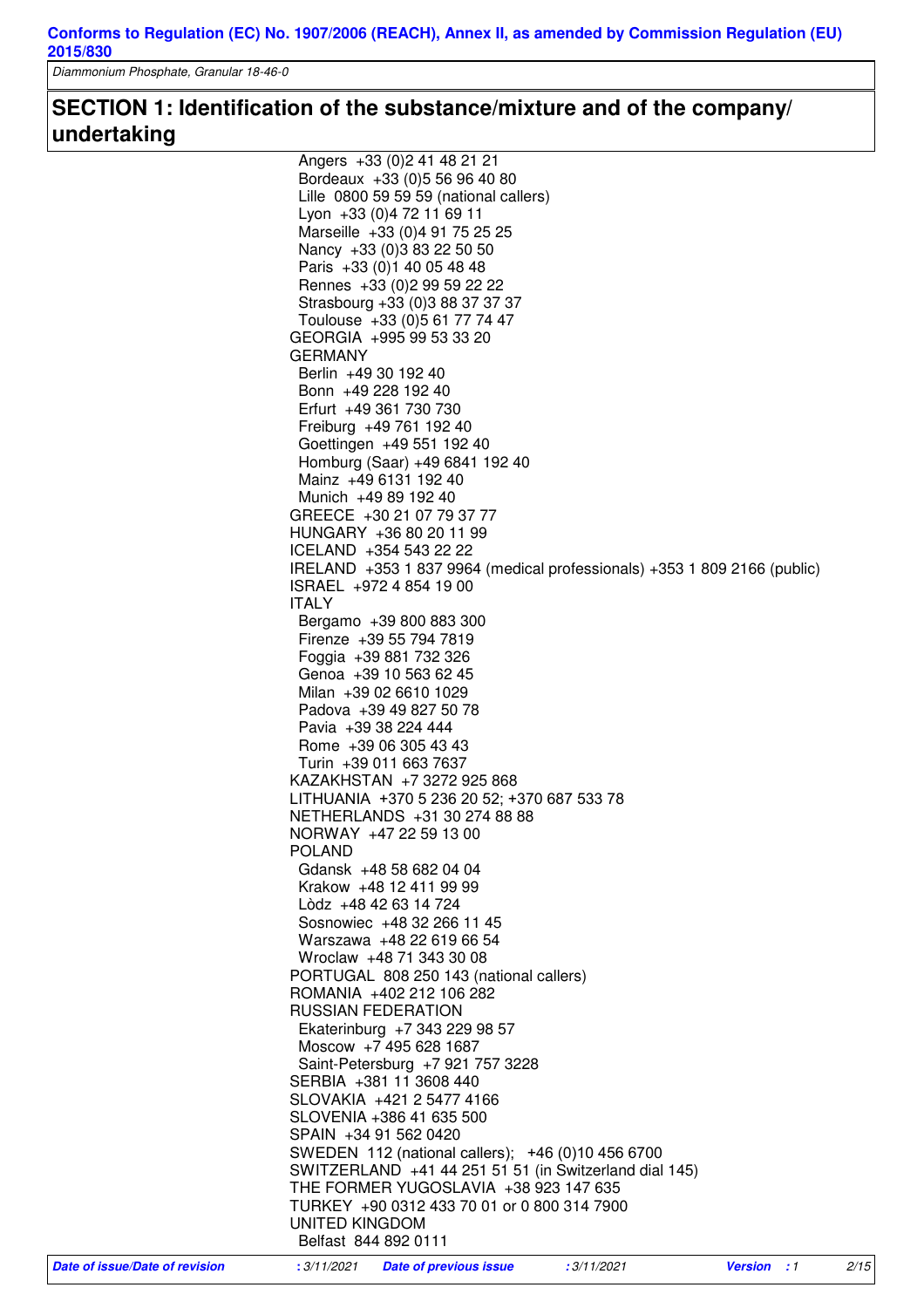Diammonium Phosphate, Granular 18-46-0

# **SECTION 1: Identification of the substance/mixture and of the company/ undertaking**

|                           | Birmingham 844 892 0111<br>Edinburgh 844 892 0111<br>Newcastle Upon Tyne +44 191 2606182; +44 191 2606180                     |
|---------------------------|-------------------------------------------------------------------------------------------------------------------------------|
|                           | Penarth 844 892 0111                                                                                                          |
| <b>Supplier</b>           |                                                                                                                               |
| <b>Telephone number</b>   | : Nutrien Europe SA<br><b>EMERGENCY TELEPHONE NUMBERS:</b><br>Transportation: 00-1-303-389-1654<br>Medical: 00-1-303-389-1654 |
| <b>Hours of operation</b> | : 24/7/365                                                                                                                    |

# **SECTION 2: Hazards identification**

#### **2.1 Classification of the substance or mixture**

**Classification according to Regulation (EC) No. 1272/2008 [CLP/GHS] Product definition :** Mono-constituent substance Not classified.

See Section 11 for more detailed information on health effects and symptoms. See Section 16 for the full text of the H statements declared above. The product is NOT classified as hazardous according to Regulation (EC) 1272/2008 as amended.

### **2.2 Label elements**

**Hazard pictograms :**



| <b>Signal word</b>                                                                                                                                              |    | : No signal word.                                                                                                                                          |
|-----------------------------------------------------------------------------------------------------------------------------------------------------------------|----|------------------------------------------------------------------------------------------------------------------------------------------------------------|
| <b>Hazard statements</b>                                                                                                                                        |    | : Not applicable.                                                                                                                                          |
| <b>Precautionary statements</b>                                                                                                                                 |    |                                                                                                                                                            |
| <b>General</b>                                                                                                                                                  |    | $:$ P103 - Read label before use.<br>P102 - Keep out of reach of children.<br>P101 - If medical advice is needed, have product container or label at hand. |
| <b>Prevention</b>                                                                                                                                               |    | : Not applicable.                                                                                                                                          |
| <b>Response</b>                                                                                                                                                 |    | : P301 + P312 - IF SWALLOWED: Call a POISON CENTER or physician if you feel<br>unwell.                                                                     |
| <b>Storage</b>                                                                                                                                                  |    | : Not applicable.                                                                                                                                          |
| <b>Disposal</b>                                                                                                                                                 |    | : Not applicable.                                                                                                                                          |
| <b>Hazardous ingredients</b>                                                                                                                                    |    | : Not applicable.                                                                                                                                          |
| <b>Supplemental label</b><br>elements                                                                                                                           | ÷. |                                                                                                                                                            |
| <b>Annex XVII - Restrictions</b><br>on the manufacture,<br>placing on the market and<br>use of certain dangerous<br>substances, mixtures and<br><b>articles</b> |    | : Not applicable.                                                                                                                                          |
| <b>Special packaging requirements</b>                                                                                                                           |    |                                                                                                                                                            |
| <b>Containers to be fitted</b><br>with child-resistant<br>fastenings                                                                                            |    | : Not applicable.                                                                                                                                          |
| <b>Tactile warning of danger</b>                                                                                                                                |    | : Not applicable.                                                                                                                                          |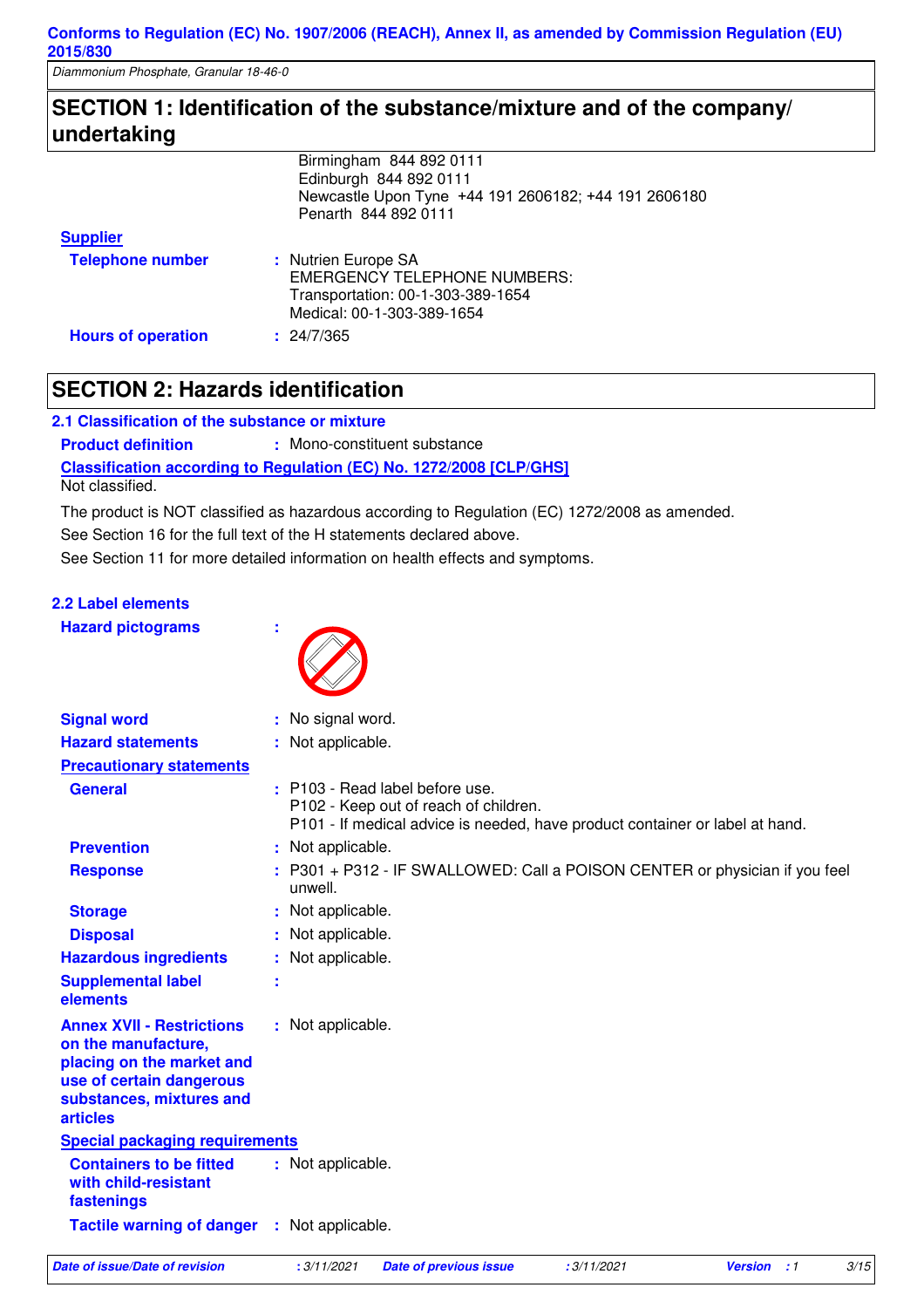Diammonium Phosphate, Granular 18-46-0

# **SECTION 2: Hazards identification**

#### **2.3 Other hazards**

| <b>Substance meets the</b><br>criteria for PBT according<br>to Regulation (EC) No.<br>1907/2006, Annex XIII  | $:$ No.                                                                                                                                        |
|--------------------------------------------------------------------------------------------------------------|------------------------------------------------------------------------------------------------------------------------------------------------|
| <b>Substance meets the</b><br>criteria for vPvB according<br>to Regulation (EC) No.<br>1907/2006, Annex XIII | $:$ No.                                                                                                                                        |
| Other hazards which do<br>not result in classification                                                       | : Handling and/or processing of this material may generate a dust which can cause<br>mechanical irritation of the eyes, skin, nose and throat. |
|                                                                                                              | <b>SECTION 3: Composition/information on ingredients</b>                                                                                       |

#### **3.1 Substances**

| <b>3.1 Substances</b>          | : Mono-constituent substance                                    |               |                                               |             |
|--------------------------------|-----------------------------------------------------------------|---------------|-----------------------------------------------|-------------|
| <b>Product/ingredient name</b> | <b>Identifiers</b>                                              | $\frac{9}{6}$ | <b>Regulation (EC) No.</b><br>1272/2008 [CLP] | <b>Type</b> |
| Diammonium phosphate           | EC: 231-987-8<br>CAS: 7783-28-0                                 | 90 - 95       | Not classified.                               | [A]         |
| Ammonium sulphate              | REACH #:<br>01-2119455044-46<br>EC: 231-984-1<br>CAS: 7783-20-2 | $5 - 10$      | Not classified.                               | [B]         |

There are no additional ingredients present which, within the current knowledge of the supplier, are classified and contribute to the classification of the substance and hence require reporting in this section.

#### Type

[A] Constituent

[B] Impurity

[C] Stabilising additive

Occupational exposure limits, if available, are listed in Section 8.

### **SECTION 4: First aid measures**

#### **4.1 Description of first aid measures**

| <b>Eye contact</b>  | : Immediately flush eyes with plenty of water, occasionally lifting the upper and lower<br>eyelids. Check for and remove any contact lenses. Continue to rinse for at least 10<br>minutes. Get medical attention if irritation occurs.                                                                                                                                                                                                                                                                                                              |
|---------------------|-----------------------------------------------------------------------------------------------------------------------------------------------------------------------------------------------------------------------------------------------------------------------------------------------------------------------------------------------------------------------------------------------------------------------------------------------------------------------------------------------------------------------------------------------------|
| <b>Inhalation</b>   | : Remove person to fresh air. No known significant effects. Seek medical attention<br>for any signs of wheezing and/or breathing difficulties. For additional advice call the<br>medical emergency number on this SDS or your poison center or medical provider.                                                                                                                                                                                                                                                                                    |
| <b>Skin contact</b> | : No known significant effects. Rinse the affected areas with water. Remove<br>contaminated clothing, jewelry, and shoes. Wash/clean items before reuse. Seek<br>medical attention for persistent skin pain or irritation. For additional advice call the<br>medical emergency number on this SDS or your poison center or physician.                                                                                                                                                                                                               |
| <b>Ingestion</b>    | : Wash out mouth with water. Remove dentures if any. If material has been<br>swallowed and the exposed person is conscious, give small quantities of water to<br>drink. Stop if the exposed person feels sick as vomiting may be dangerous. Do not<br>induce vomiting unless directed to do so by medical personnel. If vomiting occurs,<br>the head should be kept low so that vomit does not enter the lungs. Get medical<br>attention if adverse health effects persist or are severe. Never give anything by<br>mouth to an unconscious person. |

#### **4.2 Most important symptoms and effects, both acute and delayed**

### **Over-exposure signs/symptoms**

| <b>Eye contact</b> | May cause irritation due to mechanical action. |  |
|--------------------|------------------------------------------------|--|
|                    |                                                |  |

| Date of issue/Date of revision | $:3/11/2021$ Date of previous issue | :3/11/2021 | <b>Version</b> : 1 | 4/15 |
|--------------------------------|-------------------------------------|------------|--------------------|------|
|--------------------------------|-------------------------------------|------------|--------------------|------|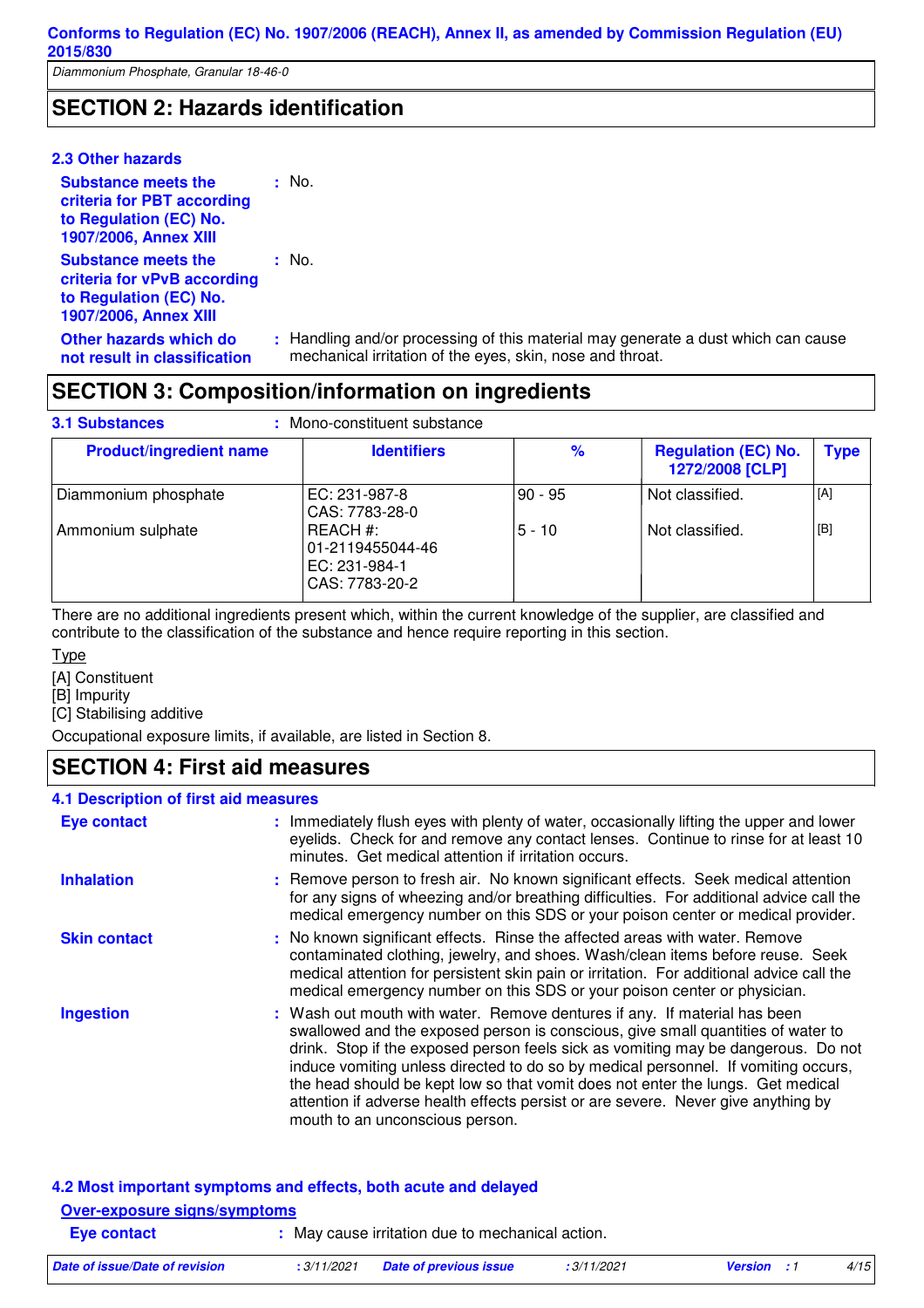Diammonium Phosphate, Granular 18-46-0

| <b>SECTION 4: First aid measures</b> |  |
|--------------------------------------|--|
|--------------------------------------|--|

| <b>Inhalation</b>                 | : No known significant effects or critical hazards. Exposure to airborne<br>concentrations above statutory or recommended exposure limits may cause<br>irritation of the nose, throat and lungs.                                                                                                                                                                                                                                                                                                     |
|-----------------------------------|------------------------------------------------------------------------------------------------------------------------------------------------------------------------------------------------------------------------------------------------------------------------------------------------------------------------------------------------------------------------------------------------------------------------------------------------------------------------------------------------------|
| <b>Skin contact</b>               | : No known significant effects or critical hazards.                                                                                                                                                                                                                                                                                                                                                                                                                                                  |
| <b>Ingestion</b>                  | : No specific data. No known significant effects or critical hazards.                                                                                                                                                                                                                                                                                                                                                                                                                                |
|                                   | 4.3 Indication of any immediate medical attention and special treatment needed                                                                                                                                                                                                                                                                                                                                                                                                                       |
| <b>Notes to physician</b>         | : Treat symptomatically. Contact poison treatment specialist immediately if large<br>quantities have been ingested or inhaled. In case of inhalation of decomposition<br>products in a fire, symptoms may be delayed. The exposed person may need to be<br>kept under medical surveillance for 48 hours. For professional, multilingual, medical<br>support, in case of medical emergencies involving Nutrien products, telephone the<br>Nutrien global 24 hour Emergency Number: 00-1-303-389-1654. |
| <b>Specific treatments</b>        | : No specific treatment.                                                                                                                                                                                                                                                                                                                                                                                                                                                                             |
| <b>Protection of first-aiders</b> | : No action shall be taken involving any personal risk or without suitable training.<br>Mouth-to-mouth resuscitation of oral exposure patients is not recommended. First-<br>aiders with contaminated clothing should be properly decontaminated.                                                                                                                                                                                                                                                    |

# **SECTION 5: Firefighting measures**

| 5.1 Extinguishing media                                   |                                                                                                                                                                                                                                                                                                                                                                     |
|-----------------------------------------------------------|---------------------------------------------------------------------------------------------------------------------------------------------------------------------------------------------------------------------------------------------------------------------------------------------------------------------------------------------------------------------|
| <b>Suitable extinguishing</b><br>media                    | : Non-flammable. Material will not burn. Use an extinguishing agent suitable for the<br>surrounding fire.                                                                                                                                                                                                                                                           |
| <b>Unsuitable extinguishing</b><br>media                  | : None known.                                                                                                                                                                                                                                                                                                                                                       |
| 5.2 Special hazards arising from the substance or mixture |                                                                                                                                                                                                                                                                                                                                                                     |
| <b>Hazards from the</b><br>substance or mixture           | : No specific fire or explosion hazard. Not considered to be flammable.                                                                                                                                                                                                                                                                                             |
| <b>Hazardous combustion</b><br>products                   | : Decomposition products may include the following materials:<br>nitrogen oxides<br>sulfur oxides                                                                                                                                                                                                                                                                   |
| <b>5.3 Advice for firefighters</b>                        |                                                                                                                                                                                                                                                                                                                                                                     |
| <b>Special protective actions</b><br>for fire-fighters    | : Promptly isolate the scene by removing all persons from the vicinity of the incident if<br>there is a fire. No action shall be taken involving any personal risk or without<br>suitable training.                                                                                                                                                                 |
| <b>Special protective</b><br>equipment for fire-fighters  | Fire-fighters should wear appropriate protective equipment and self-contained<br>breathing apparatus (SCBA) with a full face-piece operated in positive pressure<br>mode. Clothing for fire-fighters (including helmets, protective boots and gloves)<br>conforming to European standard EN 469 will provide a basic level of protection for<br>chemical incidents. |
| <b>Additional information</b>                             | : Contain and collect the water used to fight the fire for later treatment and disposal.                                                                                                                                                                                                                                                                            |
|                                                           |                                                                                                                                                                                                                                                                                                                                                                     |

# **SECTION 6: Accidental release measures**

| 6.1 Personal precautions, protective equipment and emergency procedures |                                                                                                                                                                                                                                                                                                     |  |
|-------------------------------------------------------------------------|-----------------------------------------------------------------------------------------------------------------------------------------------------------------------------------------------------------------------------------------------------------------------------------------------------|--|
| For non-emergency<br>personnel                                          | : No action shall be taken involving any personal risk or without suitable training.<br>Keep unnecessary and unprotected personnel from entering. Provide adequate<br>ventilation. Wear appropriate respirator when ventilation is inadequate. Put on<br>appropriate personal protective equipment. |  |
| For emergency responders                                                | : If specialised clothing is required to deal with the spillage, take note of any<br>information in Section 8 on suitable and unsuitable materials.                                                                                                                                                 |  |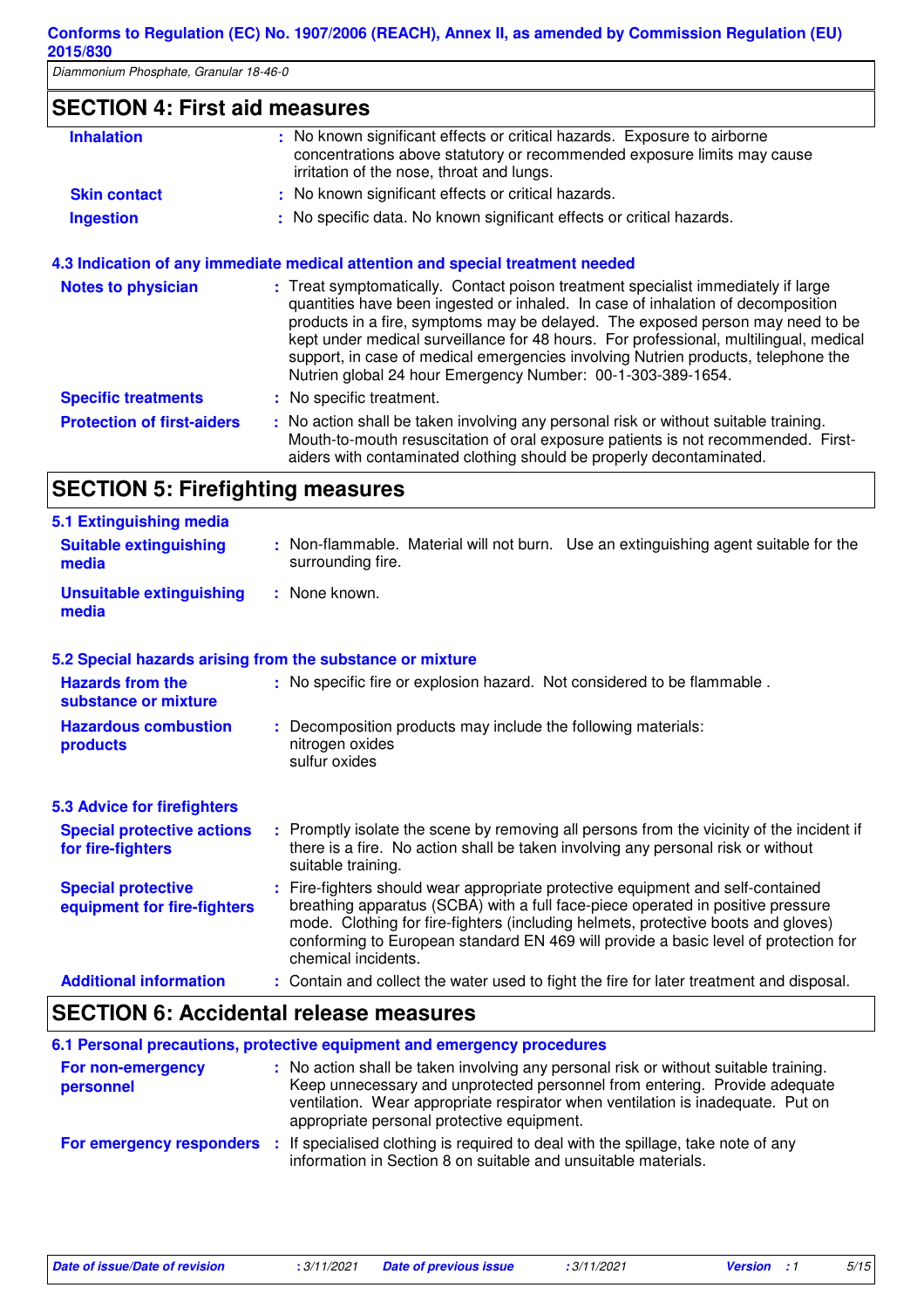| Diammonium Fhosphate, Gianuiai 10-40-0        |                                                                                                                                                                                                                                                                                                                                              |  |  |  |
|-----------------------------------------------|----------------------------------------------------------------------------------------------------------------------------------------------------------------------------------------------------------------------------------------------------------------------------------------------------------------------------------------------|--|--|--|
| <b>SECTION 6: Accidental release measures</b> |                                                                                                                                                                                                                                                                                                                                              |  |  |  |
| <b>6.2 Environmental</b><br>precautions       | : Avoid dispersal of spilt material and runoff and contact with soil, waterways, drains<br>and sewers. Collect spillage. Inform the relevant authorities if the product has<br>caused adverse impacts (sewers, waterways, soil or air).                                                                                                      |  |  |  |
|                                               | 6.3 Methods and material for containment and cleaning up                                                                                                                                                                                                                                                                                     |  |  |  |
| <b>Small spill</b>                            | : Move containers from spill area. Vacuum or sweep up material and place in a<br>designated, labelled waste container.<br>or                                                                                                                                                                                                                 |  |  |  |
| <b>Large spill</b>                            | Recover the material and use it for its intended purpose.<br>: Move containers from spill area. Prevent entry into sewers, water courses,<br>basements or confined areas. Use appropriate equipment to put the spilled<br>substance in a container for reuse or disposal. Recover the material and use it for<br>its intended purpose.<br>or |  |  |  |
| <b>6.4 Reference to other</b>                 | Dispose of waste according to applicable legislation and site requirements.<br>: See Section 1 for emergency contact information.                                                                                                                                                                                                            |  |  |  |
| <b>sections</b>                               | See Section 8 for information on appropriate personal protective equipment.<br>See Section 13 for additional waste treatment information.                                                                                                                                                                                                    |  |  |  |

# **SECTION 7: Handling and storage**

The information in this section contains generic advice and guidance.

#### **7.1 Precautions for safe handling**

| <b>Protective measures</b>                       | : Put on appropriate personal protective equipment (see Section 8). Avoid breathing<br>dust. Do not ingest.                                                                                                                                                                                                                                                   |
|--------------------------------------------------|---------------------------------------------------------------------------------------------------------------------------------------------------------------------------------------------------------------------------------------------------------------------------------------------------------------------------------------------------------------|
| <b>Advice on general</b><br>occupational hygiene | : Eating, drinking and smoking should be prohibited in areas where this material is<br>handled, stored and processed. Workers should wash hands and face before<br>eating, drinking and smoking. Remove contaminated clothing and protective<br>equipment before entering eating areas. See also Section 8 for additional<br>information on hygiene measures. |

#### **7.2 Conditions for safe storage, including any incompatibilities**

Store in accordance with local regulations. May form steep piles that can collapse without warning when transported or stored in bulk. This may damage equipment and endanger workers. The risk of cliffing and sudden collapse increases if product is loaded or stored when hot or in high humidity conditions. Avoid forming steep slopes when removing product. If product has caked, cliffed, or has adhered to the storage or transport container, stay out of the potential engulfment zone in case the material collapses. Do not enter bins, railcars or trucks without conducting a risk assessment and following all confined space entry requirements. Ensure that consideration is given to fall protection and mobile equipment securement if applicable. Carefully loosen the set product from outside the container using mechanical vibration, sledge hammers, or other devices.

Ensure that bulk bags or smaller packaged products stored in tiers are stacked, racked, blocked, interlocked, or otherwise secured to prevent sliding, rolling, or collapse. Use caution when opening truck or railcar doors as product may have shifted during transport.

Must be stored in a dry location. Absorbs moisture on long-term storage under high humidity conditions. Store away from incompatible materials (see Section 10). When product is stored in sealable containers, keep container tightly closed and sealed until ready for use. Sealable containers that have been opened must be carefully resealed and kept upright to prevent leakage. Do not store in unlabeled containers.

| 7.3 Specific end use(s)                        |                                            |
|------------------------------------------------|--------------------------------------------|
| <b>Recommendations</b>                         | : Not available.                           |
| Industrial sector specific<br><b>solutions</b> | : Not applicable. Non-hazardous substance. |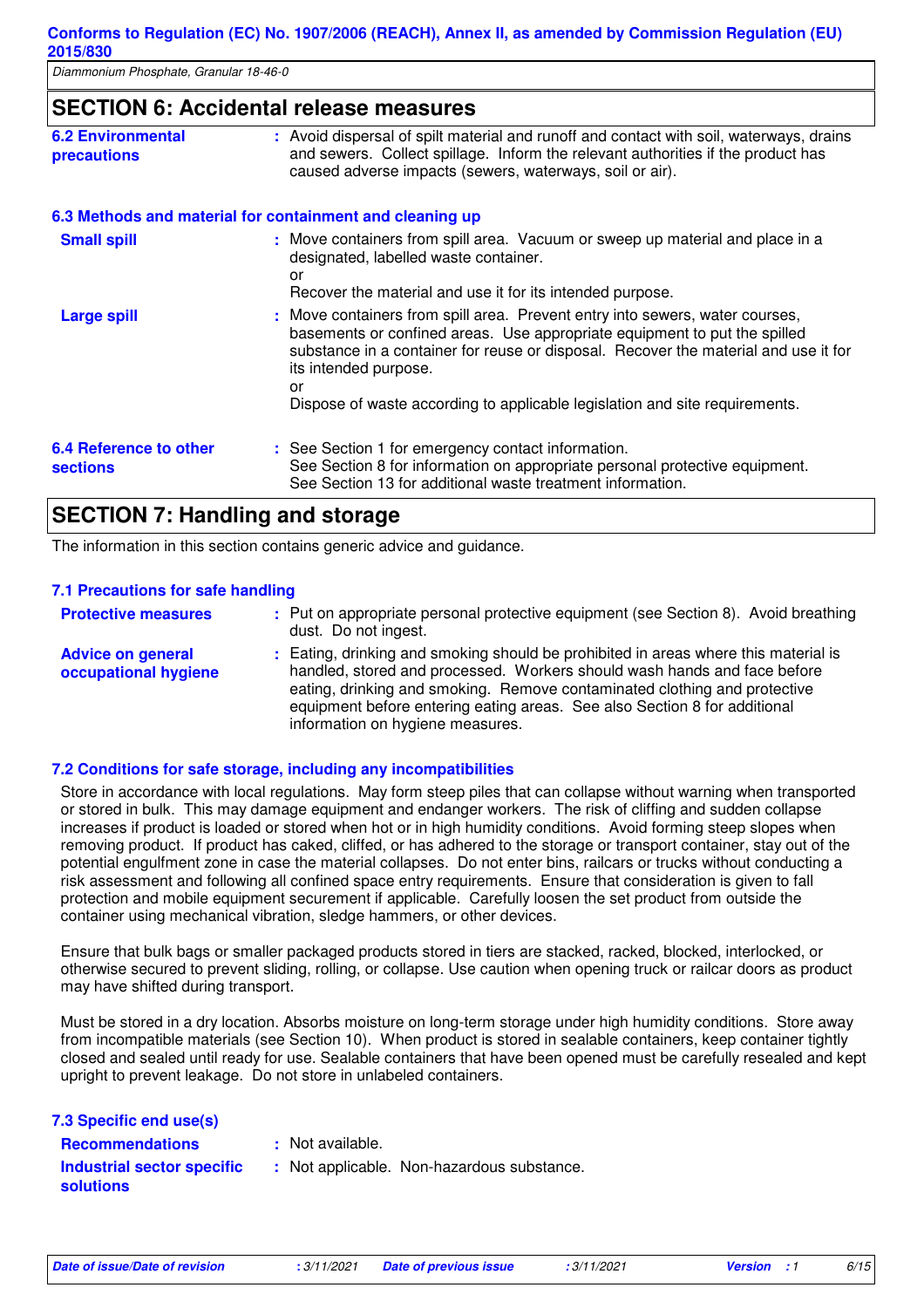# **SECTION 8: Exposure controls/personal protection**

#### **8.1 Control parameters**

#### **Occupational exposure limits**

| <b>Product/ingredient name</b>                                                      | <b>Exposure limit values</b>                                                                                                                                                                                                                                   |  |
|-------------------------------------------------------------------------------------|----------------------------------------------------------------------------------------------------------------------------------------------------------------------------------------------------------------------------------------------------------------|--|
| <b>EU limit values:</b><br>List of indicative occupational exposure limit<br>values | None assigned. Check your local and federal regulations for<br>additional specific requirements applicable to this material.<br>Consult local authorities for acceptable exposure limits.                                                                      |  |
| <b>Recommended monitoring</b><br>procedures                                         | : If this product contains ingredients with exposure limits, personal, workplace<br>atmosphere or biological monitoring may be required to determine the effectiveness<br>of the ventilation or other control measures and/or the necessity to use respiratory |  |

of the ventilation or other control measures and/or the necessity to use respiratory protective equipment. Reference should be made to European Standard EN 689 for methods for the assessment of exposure by inhalation to chemical agents and national guidance documents for methods for the determination of hazardous substances.

#### **DNELs/DMELs**

| <b>Product/ingredient name</b> | <b>Type</b> | <b>Exposure</b>         | <b>Value</b>         | <b>Population</b> | <b>Effects</b> |
|--------------------------------|-------------|-------------------------|----------------------|-------------------|----------------|
| Diammonium phosphate           | <b>DNEL</b> | Long term<br>Inhalation | $6.1 \text{ mg/m}^3$ | Workers           | Systemic       |

**DNEL/DMEL Summary :** Very low toxicity to humans or animals.

#### **PNECs**

| <b>Product/ingredient name</b> | <b>Compartment Detail</b>          | <b>Value</b>       | <b>Method Detail</b>      |
|--------------------------------|------------------------------------|--------------------|---------------------------|
| Diammonium phosphate           | Fresh water                        | $1.7 \text{ mg}/I$ | <b>Assessment Factors</b> |
| <b>PNEC Summary</b>            | : Very low acute toxicity to fish. |                    |                           |

#### **8.2 Exposure controls**

| <b>Appropriate engineering</b><br>controls | : No special ventilation requirements. Good general ventilation should be sufficient<br>to control worker exposure to airborne contaminants.                                                                                                                                                                                    |
|--------------------------------------------|---------------------------------------------------------------------------------------------------------------------------------------------------------------------------------------------------------------------------------------------------------------------------------------------------------------------------------|
| <b>Individual protection measures</b>      |                                                                                                                                                                                                                                                                                                                                 |
| <b>Hygiene measures</b>                    | : Wash hands, forearms and face thoroughly after handling chemical products,<br>before eating, smoking and using the lavatory and at the end of the working period.                                                                                                                                                             |
| <b>Eye/face protection</b>                 | : Safety eyewear complying with an approved standard should be used when a risk<br>assessment indicates this is necessary to avoid exposure to liquid splashes, mists,<br>gases or dusts. Possible: safety glasses with side-shields or sealed eyewear                                                                          |
| <b>Skin protection</b>                     |                                                                                                                                                                                                                                                                                                                                 |
| <b>Hand protection</b>                     | : The personal protective equipment required varies, depending upon your risk<br>assessment. Contact your personal protective equipment manufacturer to verify<br>the compatibility of the equipment for the intended purpose.                                                                                                  |
| <b>Body protection</b>                     | : Personal protective equipment for the body should be selected based on the task<br>being performed and the risks involved and should be approved by a specialist<br>before handling this product. No special measures are typically indicated.                                                                                |
| <b>Other skin protection</b>               | : Appropriate footwear and any additional skin protection measures should be<br>selected based on the task being performed and the risks involved and should be<br>approved by a specialist before handling this product.                                                                                                       |
| <b>Respiratory protection</b>              | : Respirator selection must be based on known or anticipated exposure levels, the<br>hazards of the product and the safe working limits of the selected respirator. Use a<br>properly fitted, particulate filter respirator complying with an approved standard if a<br>risk assessment indicates this is necessary.            |
| <b>Environmental exposure</b><br>controls  | : Emissions from ventilation or work process equipment should be checked to<br>ensure they comply with the requirements of environmental protection legislation.<br>In some cases, fume scrubbers, filters or engineering modifications to the process<br>equipment will be necessary to reduce emissions to acceptable levels. |

**Date of issue/Date of revision :** 3/11/2021 **Date of previous issue :** 3/11/2021 **Version :** 1 7/15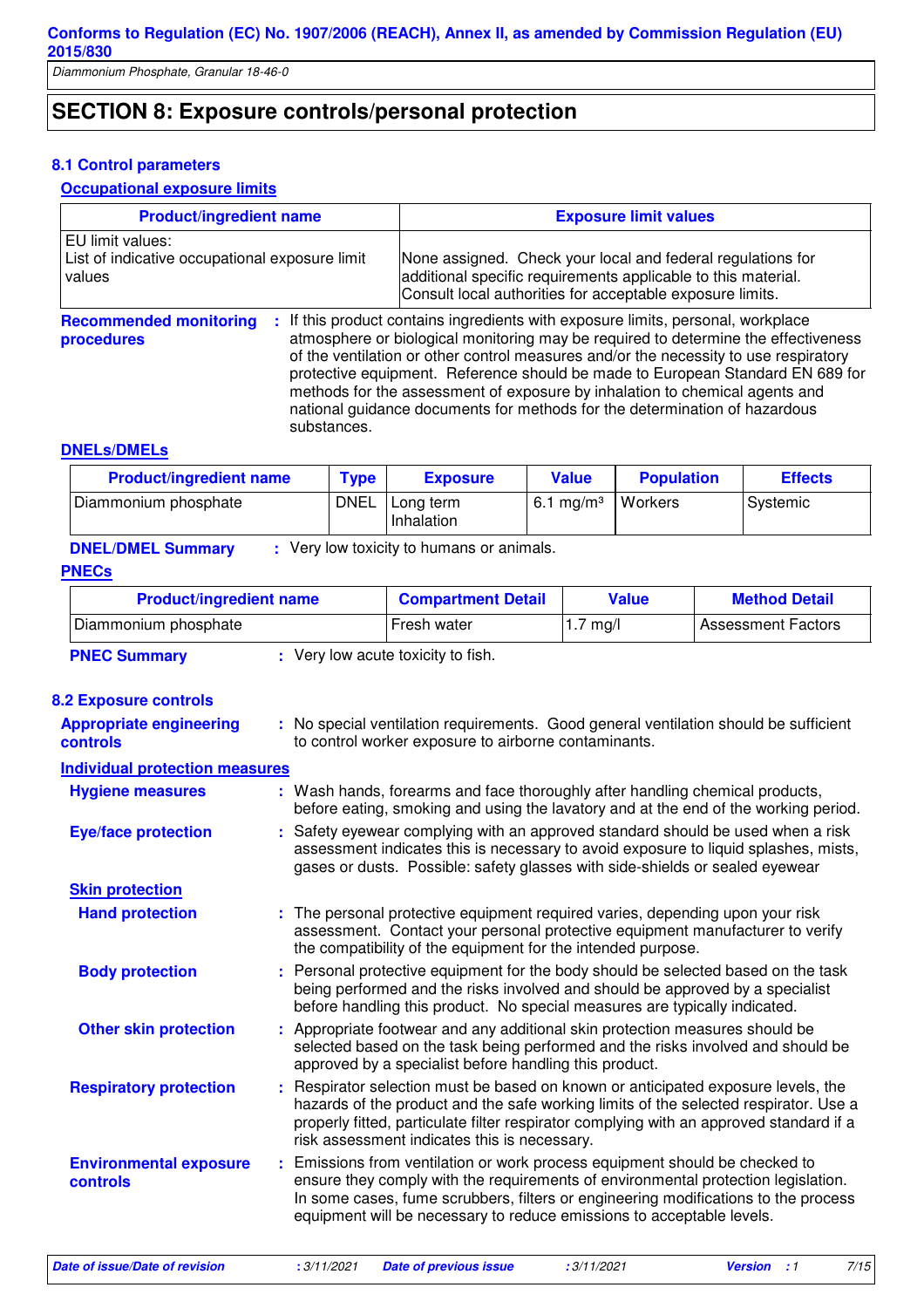Diammonium Phosphate, Granular 18-46-0

# **SECTION 9: Physical and chemical properties**

| 9.1 Information on basic physical and chemical properties  |                                                                                                            |
|------------------------------------------------------------|------------------------------------------------------------------------------------------------------------|
| <b>Appearance</b>                                          |                                                                                                            |
| <b>Physical state</b>                                      | : Solid. [Crystalline granules.]                                                                           |
| <b>Colour</b>                                              | : Brown or Black                                                                                           |
| <b>Odour</b>                                               | Odourless.                                                                                                 |
| <b>Odour threshold</b>                                     | : Not available.                                                                                           |
| pH                                                         | 7 to 8 [Conc. (% w/w): 10%]                                                                                |
| <b>Melting point/freezing point</b>                        | : $190^{\circ}$ C                                                                                          |
| Initial boiling point and<br>boiling range                 | : Not applicable. Decomposes.                                                                              |
| <b>Flash point</b>                                         | [Product does not sustain combustion.]                                                                     |
| <b>Evaporation rate</b>                                    | : Not applicable.                                                                                          |
| <b>Flammability (solid, gas)</b>                           | : Non-flammable. Material will not burn.                                                                   |
| <b>Upper/lower flammability or</b><br>explosive limits     | : Non-flammable substance.                                                                                 |
| <b>Vapour pressure</b>                                     | : $0.000076$ kPa [20 °C]                                                                                   |
| <b>Vapour density</b>                                      | : Not available.                                                                                           |
| <b>Relative density</b>                                    | : 1.6                                                                                                      |
| <b>Solubility(ies)</b>                                     | : Easily soluble in the following materials: hot water.<br>Soluble in the following materials: cold water. |
| Partition coefficient: n-octanol/: Not available.<br>water |                                                                                                            |
| <b>Auto-ignition temperature</b>                           | : Not applicable.                                                                                          |
| <b>Decomposition temperature</b>                           | : $155^{\circ}$ C                                                                                          |
| <b>Viscosity</b>                                           | Not applicable.                                                                                            |
| <b>Explosive properties</b>                                | This material is not explosive.                                                                            |
| <b>Oxidising properties</b>                                | : No oxidising ingredients present.                                                                        |
| 9.2 Other information                                      |                                                                                                            |
| <b>Solubility in water</b>                                 | $:$ >100 g/l                                                                                               |

No additional information.

# **SECTION 10: Stability and reactivity**

| <b>10.1 Reactivity</b>                            | : Not considered to be reactive.                                                                          |
|---------------------------------------------------|-----------------------------------------------------------------------------------------------------------|
| <b>10.2 Chemical stability</b>                    | : The product is stable.                                                                                  |
| <b>10.3 Possibility of</b><br>hazardous reactions | : Under normal conditions of storage and use, hazardous reactions will not occur.                         |
| <b>10.4 Conditions to avoid</b>                   | : No specific data.                                                                                       |
| <b>10.5 Incompatible materials</b>                | : No specific data.                                                                                       |
| <b>10.6 Hazardous</b><br>decomposition products   | : Under normal conditions of storage and use, hazardous decomposition products<br>should not be produced. |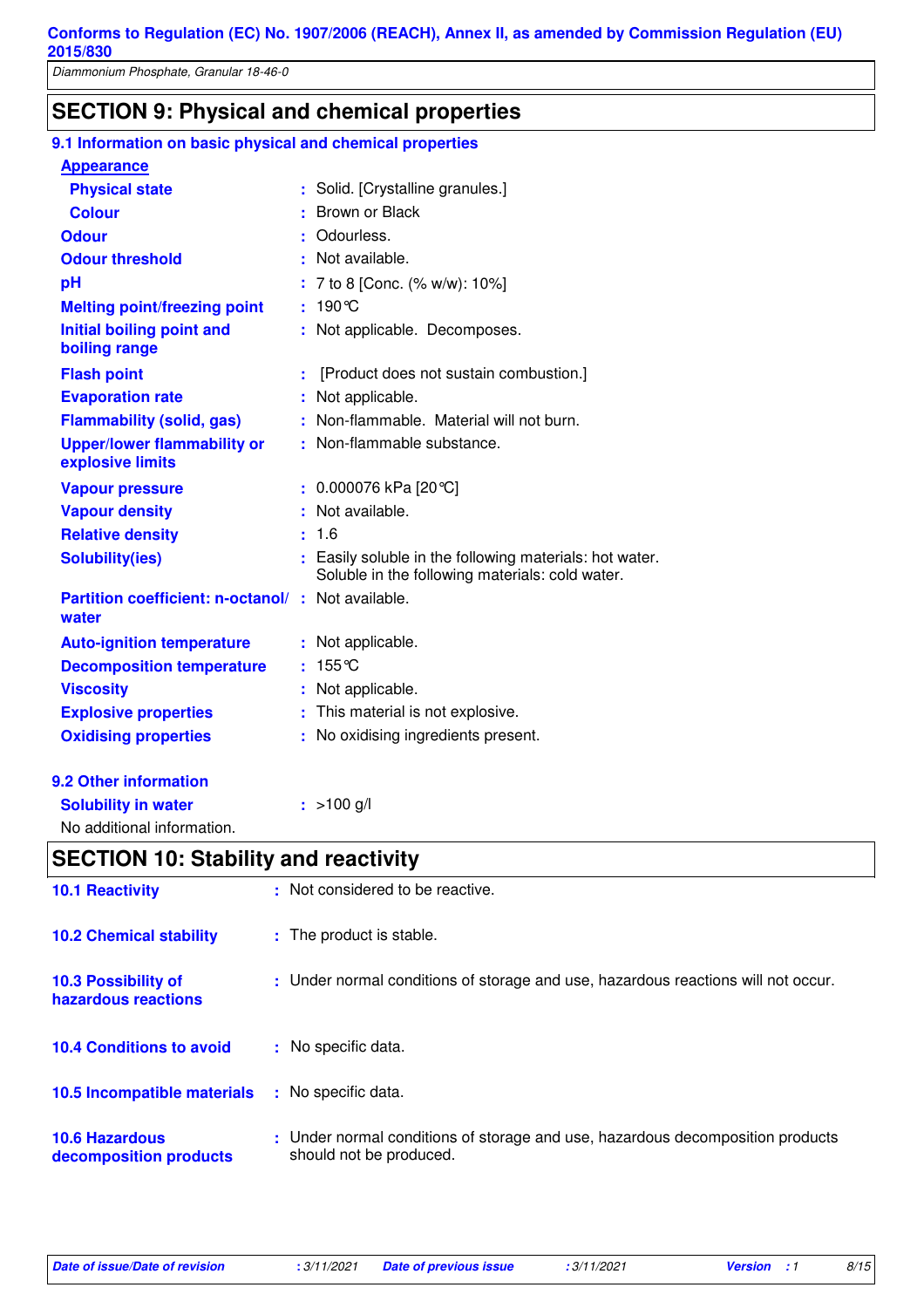Diammonium Phosphate, Granular 18-46-0

# **SECTION 11: Toxicological information**

#### **11.1 Information on toxicological effects**

#### **Acute toxicity**

| <b>Product/ingredient name</b>                                                                                          | <b>Result</b>             | <b>Species</b>        | <b>Dose</b>        | <b>Exposure</b> |  |
|-------------------------------------------------------------------------------------------------------------------------|---------------------------|-----------------------|--------------------|-----------------|--|
| Diammonium phosphate                                                                                                    | LC50 Inhalation Dusts and | Rat - Male,           | $>5$ mg/l          | 4 hours         |  |
|                                                                                                                         | mists                     | Female                |                    |                 |  |
|                                                                                                                         | LD50 Dermal               | Rat - Male,<br>Female | $\mid$ >5000 mg/kg |                 |  |
|                                                                                                                         | LD50 Oral                 | Rat - Male,<br>Female | >2000 mg/kg        |                 |  |
| Ammonium sulphate                                                                                                       | LD50 Oral                 | Rat - Male,<br>Female | >2000 mg/kg        |                 |  |
| : Very low toxicity to humans or animals. Effects are not sufficient for classification as<br><b>Conclusion/Summary</b> |                           |                       |                    |                 |  |

hazardous.

#### **Irritation/Corrosion**

| <b>Product/ingredient name</b> | <b>Result</b> | <b>Species</b> | <b>Score</b> | <b>Exposure</b> | <b>Observation</b> |
|--------------------------------|---------------|----------------|--------------|-----------------|--------------------|
| Diammonium phosphate           | Skin          | Rabbit         | 0            | 72 hours        |                    |
|                                | Eyes          | Rabbit         | 0            | 72 hours        |                    |
| Ammonium sulphate              | Skin          | Rabbit         | 0            | 20 hours        | 24 hours           |
|                                | Eyes          | Rabbit         | 0            |                 | 72 hours           |

#### **Conclusion/Summary**

- 
- **Skin** : Non-irritating to the skin.
- 
- **Eyes** : Non-irritating to the eyes.
- 
- **Respiratory :** No known significant effects or critical hazards.

#### **Sensitisation**

| <b>Product/ingredient name</b>              | <b>Route of</b><br>exposure | <b>Species</b> | <b>Result</b>   |
|---------------------------------------------|-----------------------------|----------------|-----------------|
| Diammonium                                  | Skin                        | Mouse          | Not sensitizing |
| hydrogenorthophosphate<br>Ammonium sulphate | Skin                        | Guinea pig     | Not sensitizing |

#### **Conclusion/Summary**

**Skin** : Non-sensitiser to skin.

**Respiratory** : Non-sensitiser to lungs.

#### **Mutagenicity**

| <b>Product/ingredient name</b>       | <b>Test</b>                                                             | <b>Experiment</b>                      | <b>Result</b> |
|--------------------------------------|-------------------------------------------------------------------------|----------------------------------------|---------------|
| Diammonium<br>hydrogenorthophosphate | OECD 471 Bacterial<br><b>Reverse Mutation Test</b>                      | Subject: Bacteria                      | Negative      |
| Ammonium sulphate                    | OECD 476 In vitro<br>Mammalian Cell Gene<br><b>Mutation Test</b>        | In vitro, Mammalian-Animal,<br>Somatic | Negative      |
|                                      | OECD 473 In vitro<br>Mammalian<br>Chromosomal<br><b>Aberration Test</b> | In vitro, Mammalian-Animal, Germ       | Negative      |
| <b>Conclusion/Summary</b>            | : No mutagenic effect.                                                  |                                        |               |
| <b>Carcinogenicity</b>               |                                                                         |                                        |               |

- 
- 
- **Conclusion/Summary** : No known significant effects or critical hazards.
- **Reproductive toxicity**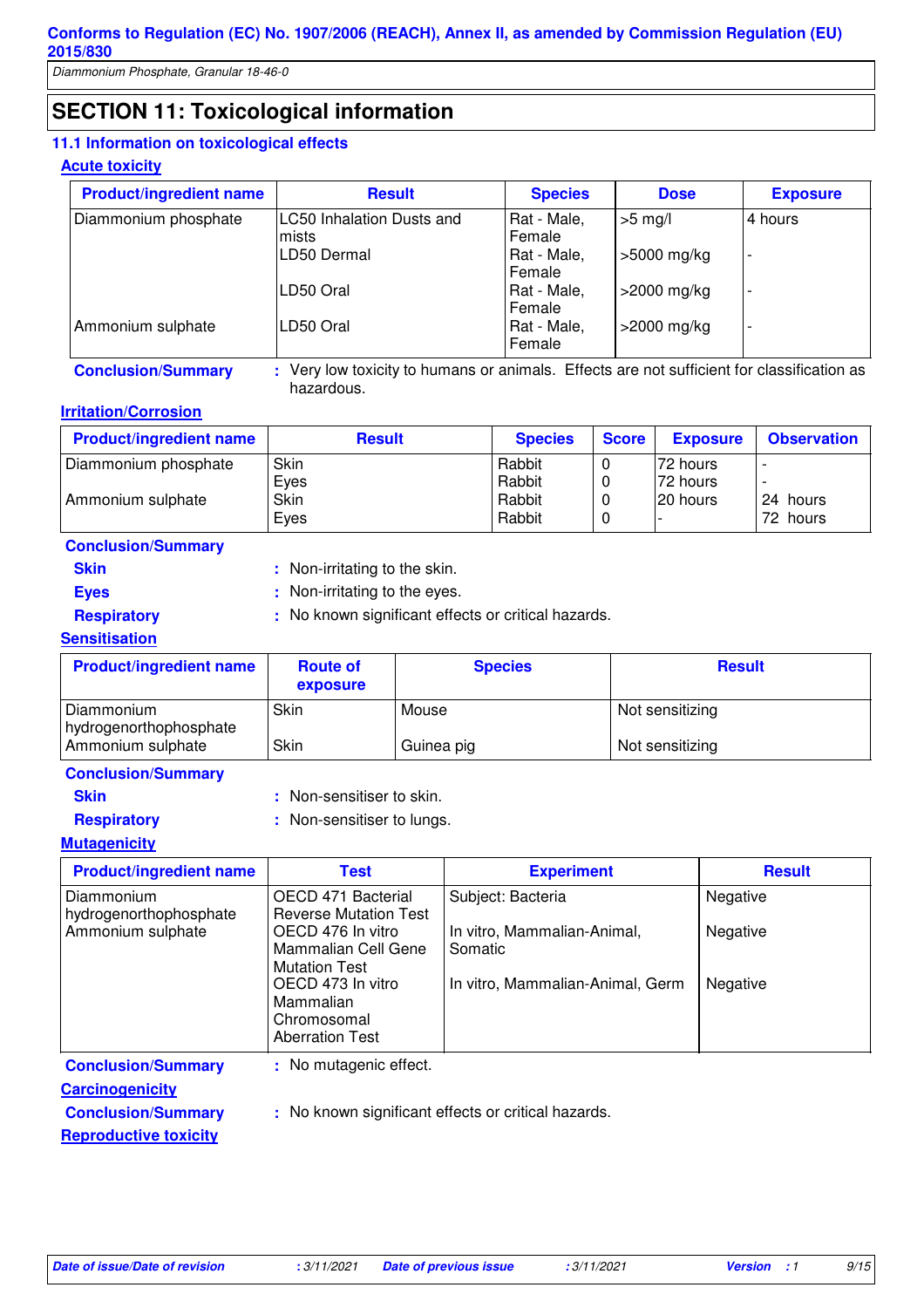Diammonium Phosphate, Granular 18-46-0

# **SECTION 11: Toxicological information**

| <b>Product/ingredient name</b>                            | <b>Maternal</b><br>toxicity | <b>Fertility</b>     | <b>Developmental</b><br>toxin | <b>Species</b>                                         | <b>Dose</b>                                 | <b>Exposure</b> |
|-----------------------------------------------------------|-----------------------------|----------------------|-------------------------------|--------------------------------------------------------|---------------------------------------------|-----------------|
| Diammonium<br>hydrogenorthophosphate<br>Ammonium sulphate | Negative<br>Negative        | Negative<br>Negative | Negative                      | Rat - Male, Female   Oral:<br>Mouse - Male,<br> Female | 1500 mg/<br> kg<br>Oral:<br>5000 mg/<br> kg |                 |

### **Conclusion/Summary**

#### **Teratogenicity**

| <b>Product/ingredient name</b> | <b>Result</b>   | <b>Species</b>        | <b>Dose</b>  | <b>Exposure</b>          |
|--------------------------------|-----------------|-----------------------|--------------|--------------------------|
| Ammonium sulphate              | Negative - Oral | Rat - Male,<br>Female | 1500 $mg/kg$ | $\overline{\phantom{0}}$ |

#### **Conclusion/Summary :** No known significant effects or critical hazards.

#### **Specific target organ toxicity (single exposure)**

Not available.

#### **Specific target organ toxicity (repeated exposure)**

Not available.

#### **Aspiration hazard**

Not available.

| <b>Information on likely routes</b><br>of exposure | : Skin contact<br>Inhalation                                                                                                     |  |
|----------------------------------------------------|----------------------------------------------------------------------------------------------------------------------------------|--|
| <b>Potential acute health effects</b>              |                                                                                                                                  |  |
| Eye contact                                        | : No known significant effects or critical hazards.                                                                              |  |
| <b>Inhalation</b>                                  | : No known significant effects or critical hazards.                                                                              |  |
| <b>Skin contact</b>                                | : No known significant effects or critical hazards.                                                                              |  |
| <b>Ingestion</b>                                   | : No known significant effects or critical hazards.                                                                              |  |
| Eve contact                                        | Symptoms related to the physical, chemical and toxicological characteristics<br>: May cause irritation due to mechanical action. |  |

| <b>Inhalation</b>   | : No known significant effects or critical hazards. Exposure to airborne<br>concentrations above statutory or recommended exposure limits may cause<br>irritation of the nose, throat and lungs. |
|---------------------|--------------------------------------------------------------------------------------------------------------------------------------------------------------------------------------------------|
| <b>Skin contact</b> | : No known significant effects or critical hazards.                                                                                                                                              |

#### **Ingestion** No specific data. No known significant effects or critical hazards. **:**

#### **Delayed and immediate effects as well as chronic effects from short and long-term exposure**

| <b>Short term exposure</b>              |                  |
|-----------------------------------------|------------------|
| <b>Potential immediate</b>              | $\pm$ See above. |
| effects                                 |                  |
| <b>Potential delayed effects</b>        | : See above.     |
| Long term exposure                      |                  |
| <b>Potential immediate</b><br>effects   | : See above.     |
|                                         |                  |
| <b>Potential delayed effects</b>        | : See below.     |
| <b>Potential chronic health effects</b> |                  |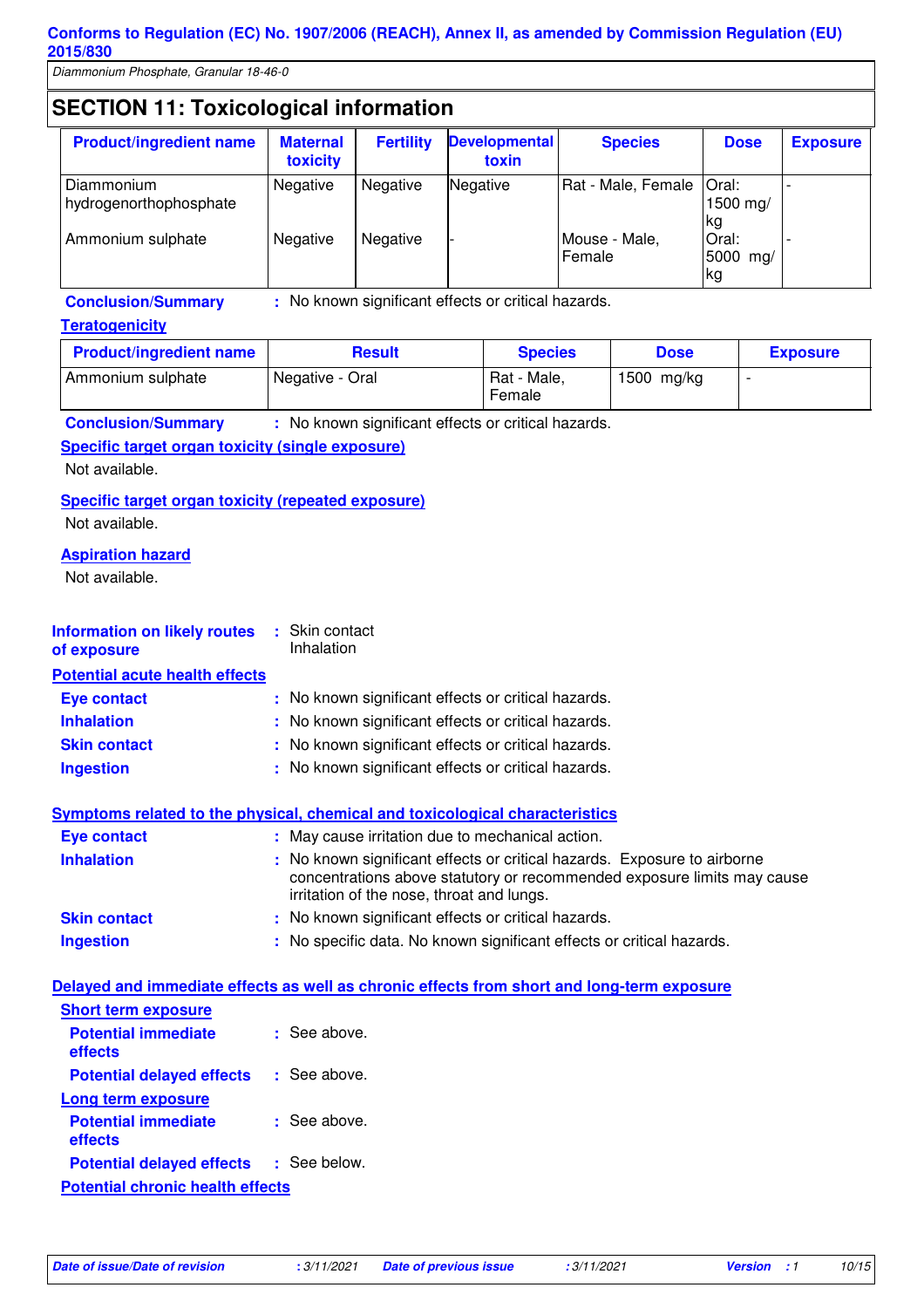# **SECTION 11: Toxicological information**

| <b>Product/ingredient name</b>       | <b>Result</b>                                       | <b>Species</b>                       | <b>Dose</b>    | <b>Exposure</b>              |  |
|--------------------------------------|-----------------------------------------------------|--------------------------------------|----------------|------------------------------|--|
| Diammonium<br>hydrogenorthophosphate | Chronic NOAEL Oral                                  | Rat - Male,<br>$250$ mg/kg<br>Female |                |                              |  |
| Ammonium sulphate                    | Chronic NOAEL Oral                                  | Rat - Male,<br>Female                | $256 \; mg/kg$ | 52 weeks; 7<br>days per week |  |
| <b>Conclusion/Summary</b>            | : No known significant effects or critical hazards. |                                      |                |                              |  |
| <b>General</b>                       | : No known significant effects or critical hazards. |                                      |                |                              |  |
| <b>Carcinogenicity</b>               | : No known significant effects or critical hazards. |                                      |                |                              |  |
| <b>Mutagenicity</b>                  | : No known significant effects or critical hazards. |                                      |                |                              |  |
| <b>Teratogenicity</b>                | : No known significant effects or critical hazards. |                                      |                |                              |  |
| <b>Developmental effects</b>         | : No known significant effects or critical hazards. |                                      |                |                              |  |
| <b>Fertility effects</b>             | : No known significant effects or critical hazards. |                                      |                |                              |  |

**Other information :** Not available.

## **SECTION 12: Ecological information**

#### **12.1 Toxicity**

| <b>Product/ingredient name</b>         | <b>Result</b>                                                                                          | <b>Species</b>                              | <b>Exposure</b>                  |
|----------------------------------------|--------------------------------------------------------------------------------------------------------|---------------------------------------------|----------------------------------|
| I diammonium<br>hydrogenorthophosphate | Acute LC50 1700 mg/l Fresh water                                                                       | Fish - Cirrhinus mrigala/L.<br>Rohita - Fry | 96 hours                         |
| Ammonium sulphate                      | Acute LC50 2.6 mg/L Fresh water<br>Acute LC50 53 mg/l Fresh water<br>Acute LC50 14000 µg/l Fresh water | Crustaceans<br>Fish<br>Daphnia              | 48 hours<br>96 hours<br>48 hours |
| <b>Conclusion/Summary</b>              | • Based on available data the classification criteria are not met. Excessive nutrient                  |                                             |                                  |

**Conclusion/Summary :** Based on available data, the classification criteria are not met. Excessive nutrient runoff to a body of water may result in eutrophication. Do not allow to enter groundwater, surface water or drains.

#### **12.2 Persistence and degradability**

**Conclusion/Summary :** According to EC criteria: Readily biodegradable

#### **12.3 Bioaccumulative potential**

Not available.

| <b>12.4 Mobility in soil</b>                                         |                  |
|----------------------------------------------------------------------|------------------|
| <b>Soil/water partition</b><br><b>coefficient</b> (K <sub>oc</sub> ) | : Not available. |
| <b>Mobility</b>                                                      | : Not available. |

|             | 12.5 Results of PBT and vPvB assessment |
|-------------|-----------------------------------------|
| <b>PBT</b>  | : No.                                   |
| <b>vPvB</b> | $\therefore$ No.                        |

**12.6 Other adverse effects** : No known significant effects or critical hazards.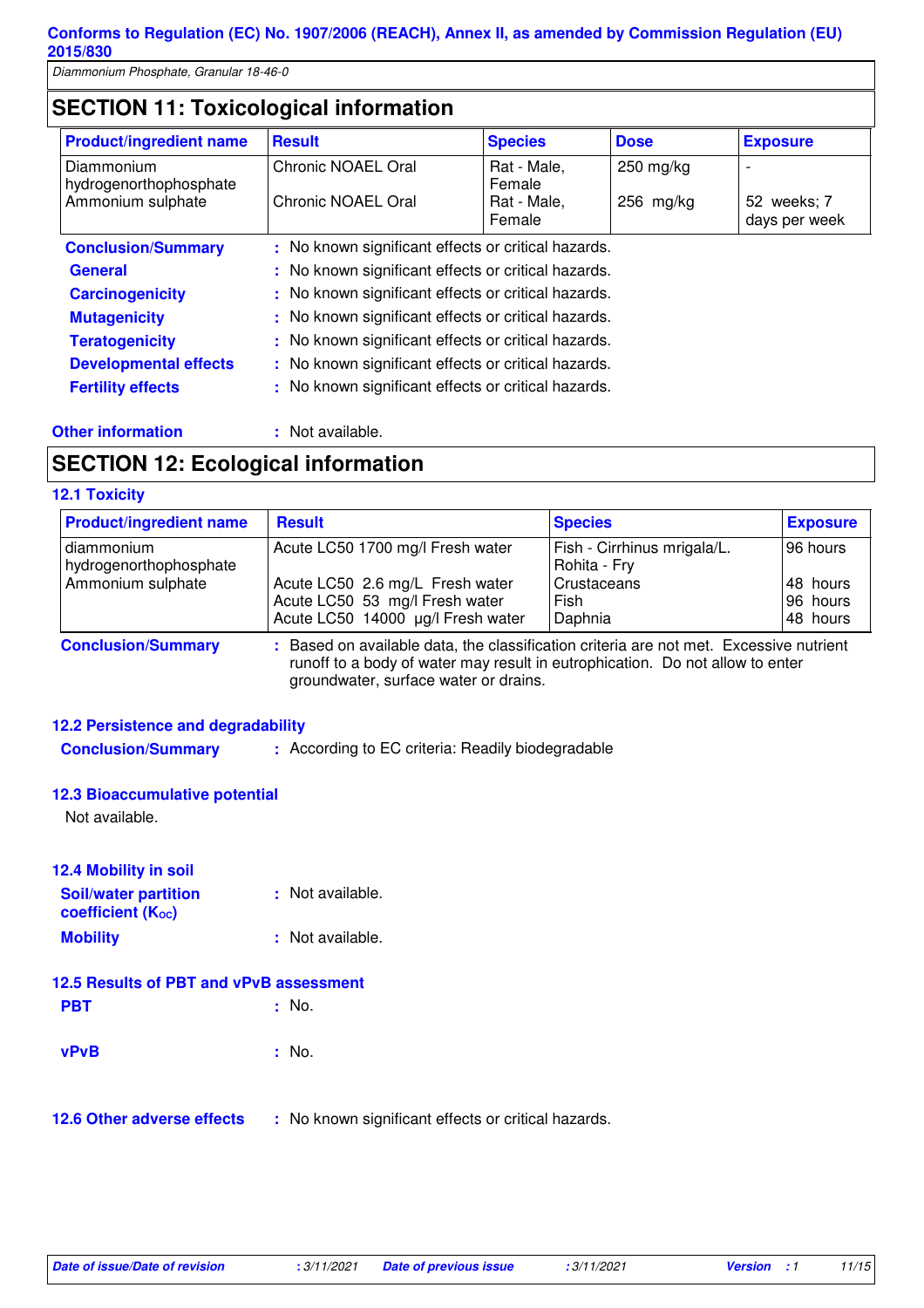# **SECTION 13: Disposal considerations**

The information in this section contains generic advice and guidance.

#### **13.1 Waste treatment methods**

#### **Product**

**Hazardous waste :** Non-hazardous waste **Methods of disposal :** The generation of waste should be avoided or minimised wherever possible. Significant quantities of waste product residues should not be disposed of via the foul sewer but processed in a suitable effluent treatment plant. Disposal of this product, solutions and any by-products should at all times comply with the requirements of environmental protection and waste disposal legislation and any regional local authority requirements.

| <u>TREADOUS MASIC</u>          |  |
|--------------------------------|--|
| European waste catalogue (EWC) |  |

| <b>Waste code</b>          | <b>Waste designation</b><br>wastes from the MSFU of phosphorous chemicals and phosphorous chemical processes<br>wastes not otherwise specified                                                                                                                                                                                               |  |
|----------------------------|----------------------------------------------------------------------------------------------------------------------------------------------------------------------------------------------------------------------------------------------------------------------------------------------------------------------------------------------|--|
| 06 09 00<br>06 09 99       |                                                                                                                                                                                                                                                                                                                                              |  |
| <b>Packaging</b>           |                                                                                                                                                                                                                                                                                                                                              |  |
| <b>Methods of disposal</b> | : The generation of waste should be avoided or minimised wherever possible. Waste<br>packaging should be recycled. Incineration or landfill should only be considered<br>when recycling is not feasible.                                                                                                                                     |  |
| <b>Special precautions</b> | : This material and its container must be disposed of in a safe way. Care should be<br>taken when handling emptied containers that have not been cleaned or rinsed out.<br>Empty containers or liners may retain some product residues. Avoid dispersal of<br>spilt material and runoff and contact with soil, waterways, drains and sewers. |  |

# **SECTION 14: Transport information**

|                                           | <b>ADR/RID</b>           | <b>ADN</b>               | <b>IMDG</b>    | <b>ICAO</b>                  |
|-------------------------------------------|--------------------------|--------------------------|----------------|------------------------------|
| 14.1 UN number                            | Not regulated.           | Not regulated.           | Not regulated. | Not regulated.               |
| 14.2 UN proper<br>shipping name           | $\overline{\phantom{a}}$ | $\overline{\phantom{0}}$ |                | $\qquad \qquad \blacksquare$ |
| <b>14.3 Transport</b><br>hazard class(es) | $\overline{\phantom{a}}$ |                          |                | $\overline{\phantom{0}}$     |
| 14.4 Packing<br>group                     | $\overline{\phantom{0}}$ |                          |                |                              |
| 14.5<br><b>Environmental</b><br>hazards   | No.                      | No.                      | No.            | No.                          |
| <b>Additional</b><br>information          |                          |                          |                |                              |

**user**

**14.6 Special precautions for** : Transport within user's premises: always transport in closed containers that are upright and secure. Ensure that persons transporting the product know what to do in the event of an accident or spillage.

**14.7 Transport in bulk according to Annex II of Marpol and the IBC Code** **:** Not available.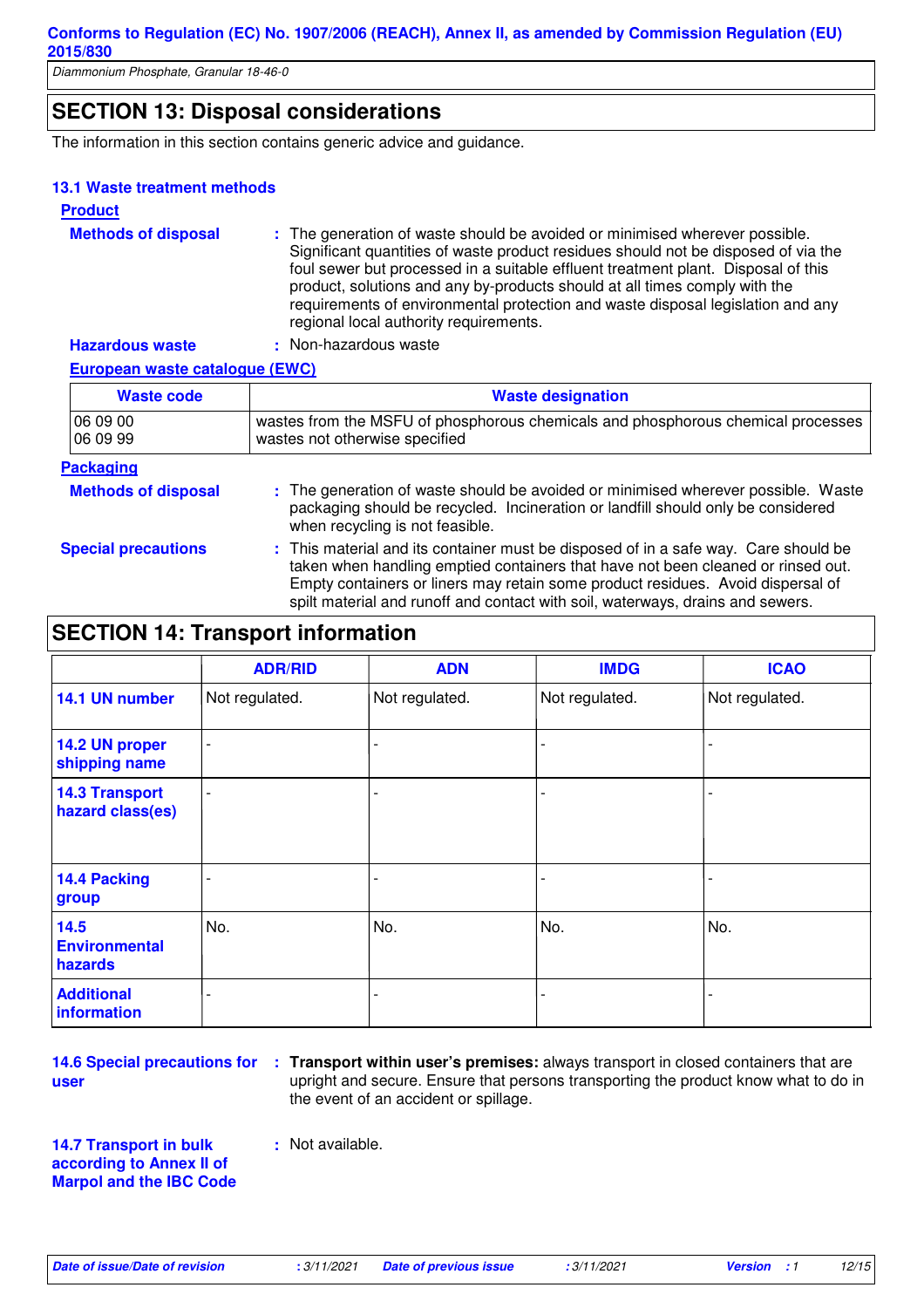Diammonium Phosphate, Granular 18-46-0

# **SECTION 15: Regulatory information**

|                                                                           | 15.1 Safety, health and environmental regulations/legislation specific for the substance or mixture |
|---------------------------------------------------------------------------|-----------------------------------------------------------------------------------------------------|
| EU Regulation (EC) No. 1907/2006 (REACH)                                  |                                                                                                     |
|                                                                           | <b>Annex XIV - List of substances subject to authorisation</b>                                      |
| <b>Annex XIV</b>                                                          |                                                                                                     |
| None of the components are listed.                                        |                                                                                                     |
| <b>Substances of very high concern</b>                                    |                                                                                                     |
| None of the components are listed.                                        |                                                                                                     |
| <b>Annex XVII - Restrictions : Not applicable.</b><br>on the manufacture, |                                                                                                     |
| placing on the market                                                     |                                                                                                     |
| and use of certain                                                        |                                                                                                     |
| dangerous substances,<br>mixtures and articles                            |                                                                                                     |
| <b>Other EU regulations</b>                                               |                                                                                                     |
| <b>Europe inventory</b>                                                   | : This material is listed or exempted.                                                              |
| Ozone depleting substances (1005/2009/EU)                                 |                                                                                                     |
| Not listed.                                                               |                                                                                                     |
| <b>Prior Informed Consent (PIC) (649/2012/EU)</b>                         |                                                                                                     |
| Not listed.                                                               |                                                                                                     |
| <b>Seveso Directive</b>                                                   |                                                                                                     |
|                                                                           | This product is not controlled under the Seveso III Directive.                                      |
| <b>International regulations</b>                                          |                                                                                                     |
|                                                                           | <b>Chemical Weapon Convention List Schedules I, II &amp; III Chemicals</b>                          |
| Not listed.                                                               |                                                                                                     |
| <b>Montreal Protocol (Annexes A, B, C, E)</b>                             |                                                                                                     |
| Not listed.                                                               |                                                                                                     |
|                                                                           | <b>Stockholm Convention on Persistent Organic Pollutants</b>                                        |
| Not listed.                                                               |                                                                                                     |
|                                                                           | <b>Rotterdam Convention on Prior Informed Consent (PIC)</b>                                         |
| Not listed.                                                               |                                                                                                     |
| <b>UNECE Aarhus Protocol on POPs and Heavy Metals</b>                     |                                                                                                     |
| Not listed.                                                               |                                                                                                     |
|                                                                           |                                                                                                     |
| <b>International lists</b>                                                |                                                                                                     |
| <b>National inventory</b><br><b>Australia</b>                             | : This material is listed or exempted.                                                              |
| <b>Canada</b>                                                             | This material is listed or exempted.                                                                |
| <b>China</b>                                                              | This material is listed or exempted.                                                                |
| <b>Japan</b>                                                              | Japan inventory (ENCS): This material is listed or exempted.                                        |
|                                                                           | Japan inventory (ISHL): Not determined.                                                             |
| <b>Malaysia</b>                                                           | Not determined.                                                                                     |
| <b>New Zealand</b>                                                        | This material is listed or exempted.                                                                |
| <b>Philippines</b>                                                        | This material is listed or exempted.                                                                |
| <b>Republic of Korea</b>                                                  | This material is listed or exempted.                                                                |
| <b>Taiwan</b>                                                             | This material is listed or exempted.                                                                |
| <b>Turkey</b>                                                             | Not determined.                                                                                     |
| <b>United States</b>                                                      | This material is listed or exempted.                                                                |
|                                                                           |                                                                                                     |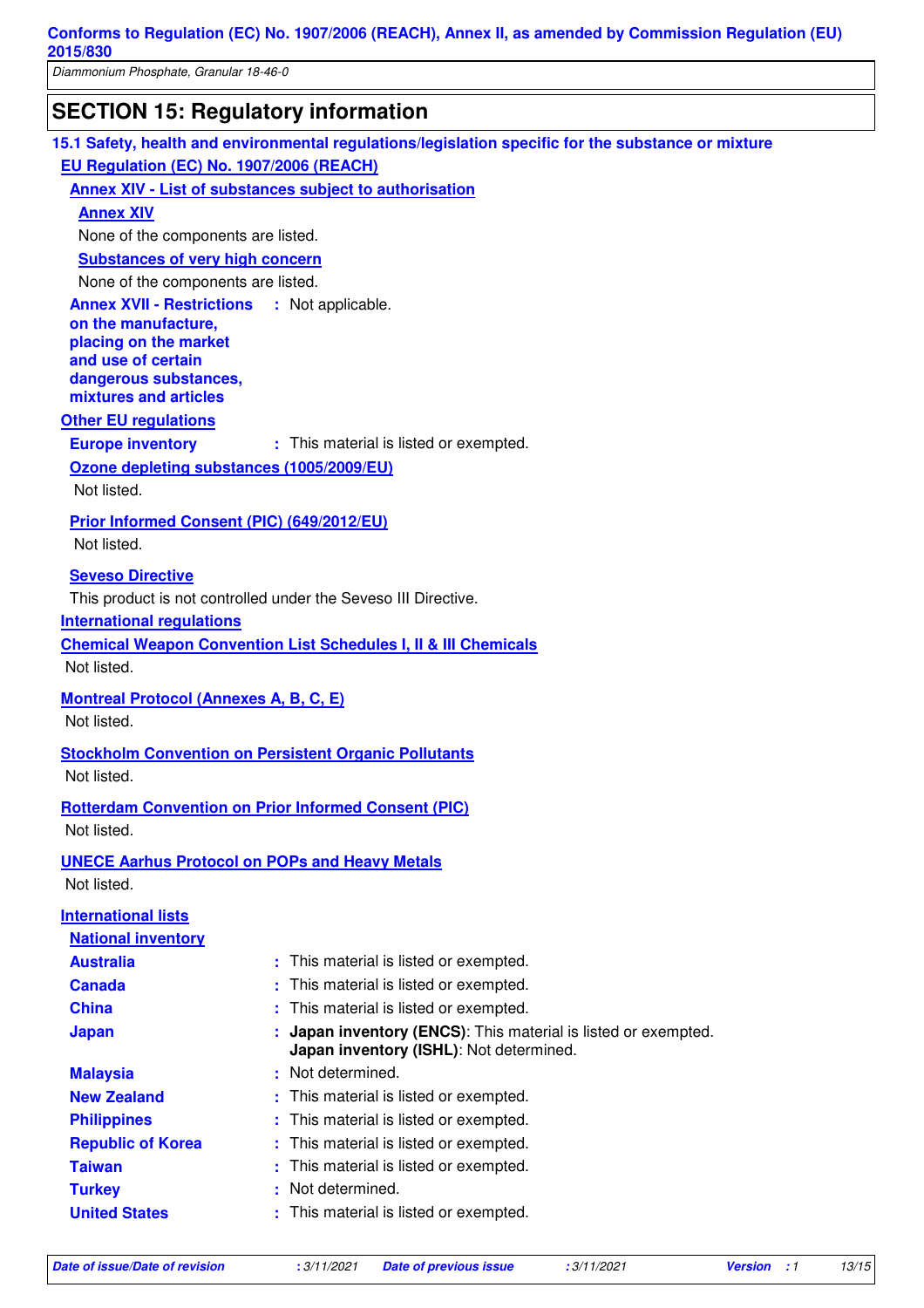## **SECTION 15: Regulatory information**

**15.2 Chemical safety assessment**

**:** Complete.

## **SECTION 16: Other information**

**Revision comments** : A new product.

 $\nabla$  Indicates information that has changed from previously issued version.

| CLP = Classification, Labelling and Packaging Regulation [Regulation (EC) No.<br>acronyms<br>1272/2008]                                                                                       |
|-----------------------------------------------------------------------------------------------------------------------------------------------------------------------------------------------|
| DMEL = Derived Minimal Effect Level                                                                                                                                                           |
| DNEL = Derived No Effect Level                                                                                                                                                                |
| EUH statement = CLP-specific Hazard statement                                                                                                                                                 |
| PBT = Persistent, Bioaccumulative and Toxic                                                                                                                                                   |
| PNEC = Predicted No Effect Concentration                                                                                                                                                      |
| RRN = REACH Registration Number                                                                                                                                                               |
| vPvB = Very Persistent and Very Bioaccumulative                                                                                                                                               |
| : REGULATION (EC) No 1907/2006 OF THE EUROPEAN PARLIAMENT AND OF<br><b>Key literature references</b><br>THE COUNCIL OF 18 DECEMBER 2006, with successive adaptations,<br>and sources for data |
| amendments, and corrigenda.                                                                                                                                                                   |
| REGULATION (EC) No 1272/2008 OF THE EUROPEAN PARLIAMENT AND OF<br>THE COUNCIL OF 16 DECEMBER 2008, with successive adaptations,<br>amendments, and corrigenda.                                |
| ECHA, European Chemicals Agency, Classification and Labelling Database                                                                                                                        |
| DIRECTIVE 2012/18/EU OF THE EUROPEAN PARLIAMENT AND OF THE                                                                                                                                    |
| COUNCIL OF 4 JULY 2012 on the control of major-accident hazards involving                                                                                                                     |
| dangerous substances                                                                                                                                                                          |
| European Agreement concerning the International Carriage of Dangerous Goods by<br>Road (ADR), latest revision.                                                                                |
| Directive 2008/68/EC of the European Parliament and of the Council of 24                                                                                                                      |
| September 2008 on the inland transport of dangerous goods, with successive                                                                                                                    |
| amendments.                                                                                                                                                                                   |
| REGULATION (EC) No 2003/2003 OF THE EUROPEAN PARLIAMENT AND OF<br>THE COUNCIL OF 13 OCTOBER 2003 RELATING TO FERTILISERS, with                                                                |
| successive adaptations, amendments, and corrigenda.                                                                                                                                           |
| American Conference of Governmental Industrial Hygienists, Threshold Limit                                                                                                                    |
| Values for Chemical Substances, latest edition.                                                                                                                                               |
| Corrosion Data Survey, Sixth Edition, 1985, National Association of Corrosion                                                                                                                 |
| Engineers<br>ERG 2016 Emergency Response Guidebook                                                                                                                                            |
| IARC Monographs on the Evaluation of Carcinogenic Risks to Humans.                                                                                                                            |
| The Fertilizer Institute, Toxicity Testing Results, March 2003                                                                                                                                |
| Procedure used to derive the classification according to Regulation (EC) No. 1272/2008 [CLP/GHS]                                                                                              |

| <b>Classification</b> | <b>Justification</b> |
|-----------------------|----------------------|
| Not classified.       | Weight of evidence   |

#### **Full text of abbreviated H statements**

Not applicable.

#### **Full text of classifications [CLP/GHS]**

Not applicable.

| Date of issue/Date of<br>revision | : 3/11/2021 |
|-----------------------------------|-------------|
| Date of previous issue            | : 3/11/2021 |
| <b>Version</b>                    | t 1         |
| <b>Notice to reader</b>           |             |